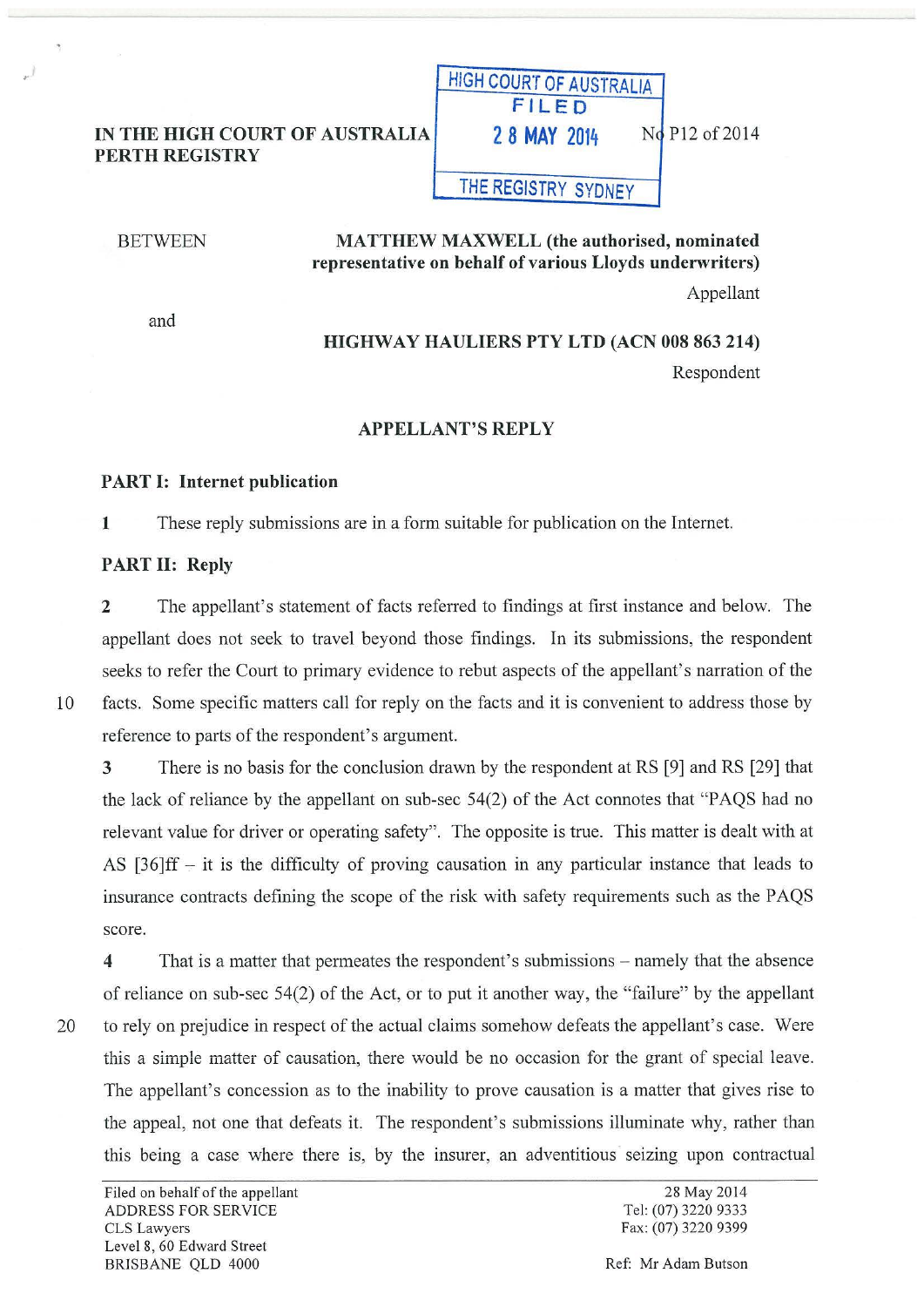provisions where there is no relevant prejudice, this is a case where there is an attempt by the respondent to adventitiously deny the substance of the insurance contract. That is why the respondent seeks to present the case as being a simple matter of liability for accidental damage occurring to insured vehicles.

5 Contrary to RS [10], the finding at TJ [98] is only consistent with the acceptance of the evidence at TJ [95] that the requirement of the PAQS test was industry practice because the east-west runs were "high risk". Similarly, contrary to RS [17], the appellant does not submit that "...the respondent made a false representation to secure insurance...". The appellant submits that the respondent made a representation that secured insurance, which in the events, l 0 was false. There is no need to impute a particular motive to the respondent. The facts are that the respondent made representations about PAQS testing, important to the insurer, in light of a poor claims history, and the representations were false. The appellant agrees that why the respondent made them and how they came to be false are facts that are, indeed, irrelevant. What is relevant is whether the respondent's failure to honour the representations and comply with the contract, can be, in practical terms, excused by sec 54.

6 The thrust of the respondent's submissions is to deny that there is any limitation on the operation of sec 54 in circumstances where actual prejudice in respect of the particular claim can be shown, and thereby to effectively deny the reasoning of the joint judgment in  $FAI$   $\nu$ *Australian Hospital Care.* The respondent's case is oft repeated but boils down to the 20 following stark contention - so long as there is accidental damage to a vehicle from an act that occurred after the entry into the contract and the insurer cannot prove prejudice in respect of the actual claim then sec 54 "operates according to its terms" (namely, in the respondent's view, to relieve it of its conduct): see e.g. RS [24]-[25], [45], [48], [50.14], [52], [53], [55].

7 That is why the respondent concentrates on examples that don't involve PAQS testing that would lead to indemnity  $-$  e.g. that the policy would respond if the vehicles were stationary: RS [53.1]. The approach, and the examples in support of it, beg the question. Or perhaps, more correctly, they prove too much. They highlight why the appellant's case is not a wide-ranging attempt to limit the "remedial" effectiveness of sec 54, but to recognise that the provision does not apply where there is an inherent limitation on the claim. Indemnity lies 30 where there is damage to stationary vehicles because it was no part of the bargain between the parties to limit its operation in those circumstances. This is shown by the further non-sequitur at RS [53.6]. It is not a question of whether Qantas only insures its planes when they are in the air, it is a question of what bargain the insurer and Qantas struck in respect of various events and whether when, in the air, Qantas' insurer would require qualified pilots at the controls.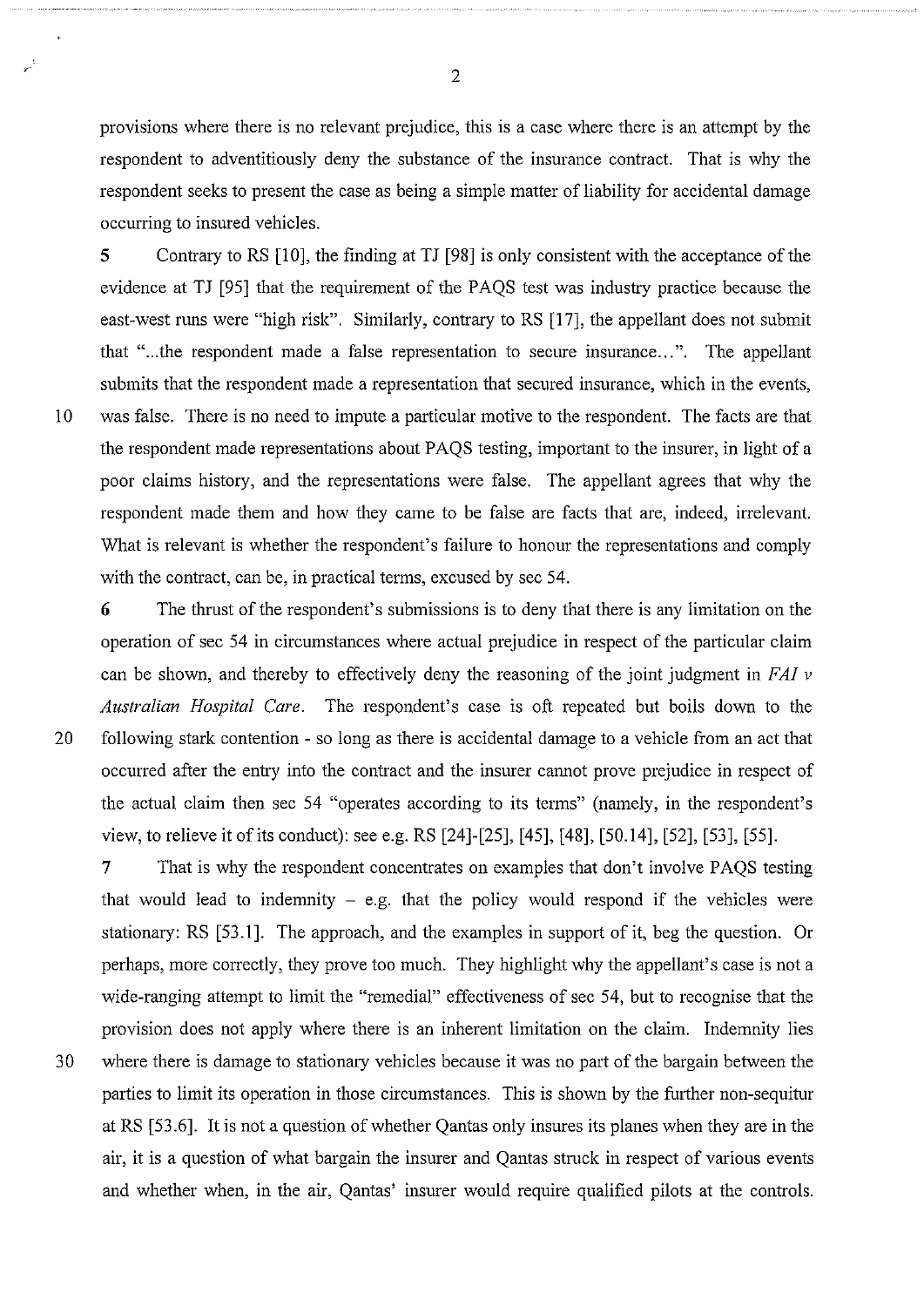That matter would be irrelevant to, say, accidental damage that occurs when a stationary plane is damaged by an airport employee loading baggage. That is the point made at AS [36]ff and is the substance of this appeal. Who knows whether Qantas's insurers would require PAQS testing? What is known is that there was requirement for PAQS testing in the present case and the appellant submits that it meant that the respondent was not insured for damage that occurred when its vehicles were being driven by people who were not appropriately qualified. Cover was not restricted in other circumstances.

8 This Court, in *FA! v Australian Hospital Care,* addressed the need to consider limitations imposed by the substance of the contract before considering the operation of the 10 further sub-sections of sec 54. It is not a matter of putting a gloss on the statutory language; it is recognition that there is an elementary question of whether the policy responds. Although in dissent, it is precisely why Gleeson CJ fastened on the inability for an insurer to prove prejudice in particular circumstances. In other words, a contract may not extend to the claim, *regardless* of whether prejudice could be proved in the actual case. It is a different inquiry. Certain provisions, whether termed conditions or exclusions, cf RS [ 49], are drafted and agreed precisely to deny indemnity in respect of an "act" or "omission" that is considered to cause prejudice to the insurer even though it would be impossible to prove in respect of a particular claim. Alternatively, if the insured wishes to extend the scope of cover to include the additional risk, it pays a higher premium or finds a different insurer.

20 *Indemnity Costs-* RS [60]

9 The respondent seeks an order for payment of the costs of its appeal on an indemnity basis "... in order to maintain the efficacy of the order for indemnity costs made by the Court of Appeal". There is no question about the "efficacy" of the order below. First, the respondent sought this order on the special leave application and it was not granted. Instead, it received the benefit of the undertaking of the appellant that the appellant will pay the ordinary costs of the appeal whatever the result. Secondly, it is worth recalling that indemnity costs were not ordered at first instance because of any conduct on the part of the appellant. A special costs order was made pursuant to sub-sec 215(2) of the *Legal Practice Act* 2003 (WA) and sub-sec 280(2) of the *Legal Profession Act* 2008 (WA) which permit the "Court" or a "judicial officer" 3 0 to make a special costs order in matters of "unusual difficulty, complexity or importance". Those provisions are obviously not directed to this Court, and, even if they were, they could not, or would not, be picked up by s 79 of the *Judiciary Act* particularly in light of the *Judiciary Act* itself, which otherwise provides generally, and specifically, as their operation would extend to every case that was granted special leave from Western Australia as a matter